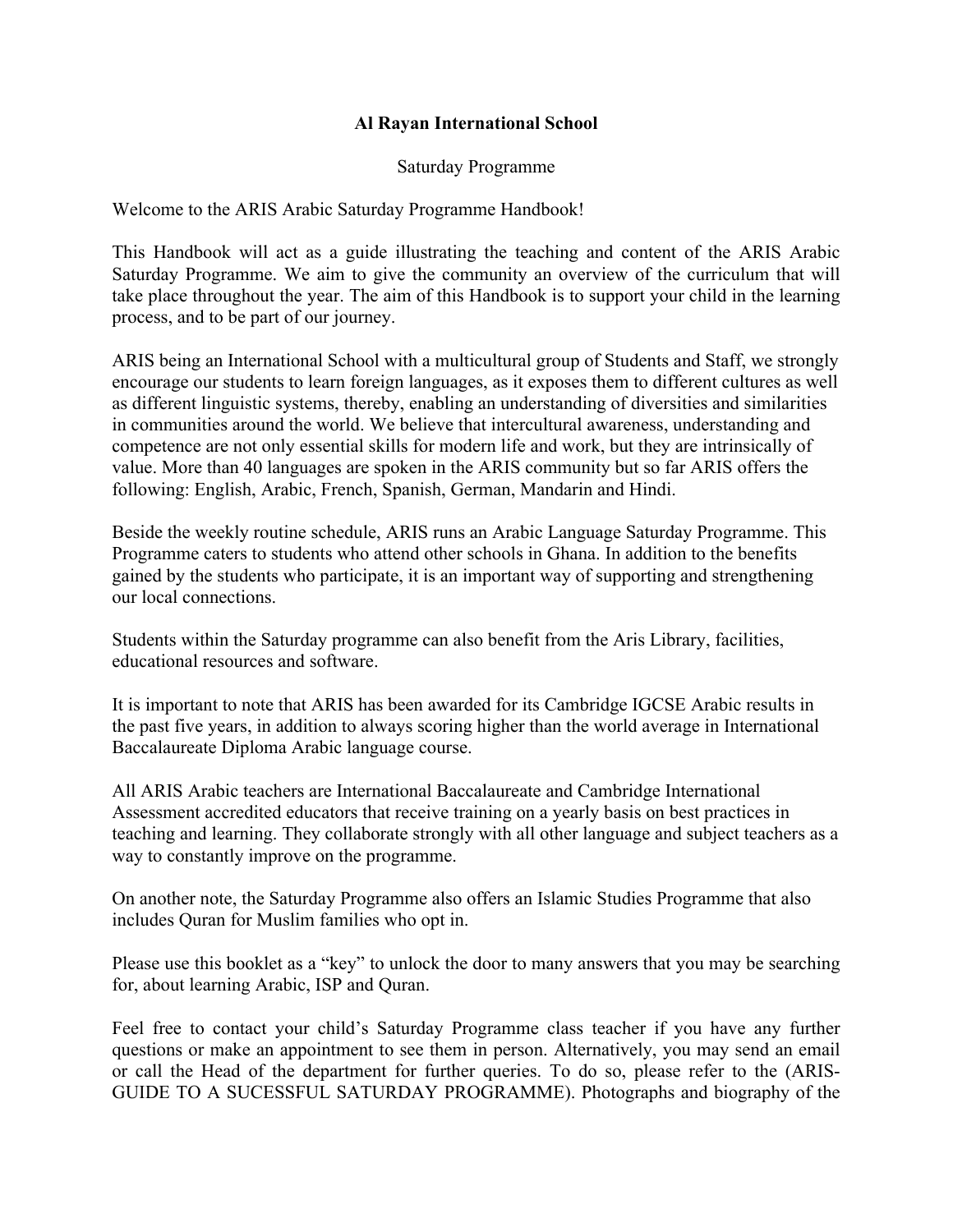Arabic and ISP staff currently teaching on Saturday are available on the school website www.aris.edu.gh

### **Saturday Arabic Programme Mission and Aims:**

At ARIS (Saturday Programme), we aim to inspire and empower the students to learn the Arabic language, through a diverse and exciting curriculum. We are working hard to develop a systematic curriculum which is dynamic, balanced and simple to ensure that the students enjoy a practical, fun and challenging learning experience that prepare them to be effective learners, communicators and thinkers. We are also committed to make our students sit for the IGCSE exam.

ARIS Saturday Programme curriculum is a based level and it is designed to fit a large number of people who are Arabic native speakers and no native speakers.

#### **Aims of the curriculum are to:**

- introduce foreign language awareness and appreciation at an early age
- nurture a love for the Arabic language
- foster a positive attitude and respect towards a diversity of cultures specifically the Arab's Culture
- help learners understand their own Mother Tongue and culture (Native Speakers)
- acknowledge language diversity
- enhance learners' personal development
- strengthen lifelong learning skills
- promote digital literacy for language learning

#### **Activities:**

Many activities can feature as part of the school calendar of events. These can include activities focusing on intercultural aspects, storytelling, drama/role play activities, cooking sessions etc. All parents are welcome to attend either as an audience or as ambassadors of their respective countries and cultures.

#### **Assessment:**

The content of our syllabus is designed to enable students to attain the different targets in The Level Descriptors established by the *Bonnie Campbell Hill (http://www.bonniecampbellhill.com/support.php*)

A copy of the Level Descriptors for Arabic is found on each student exercise book.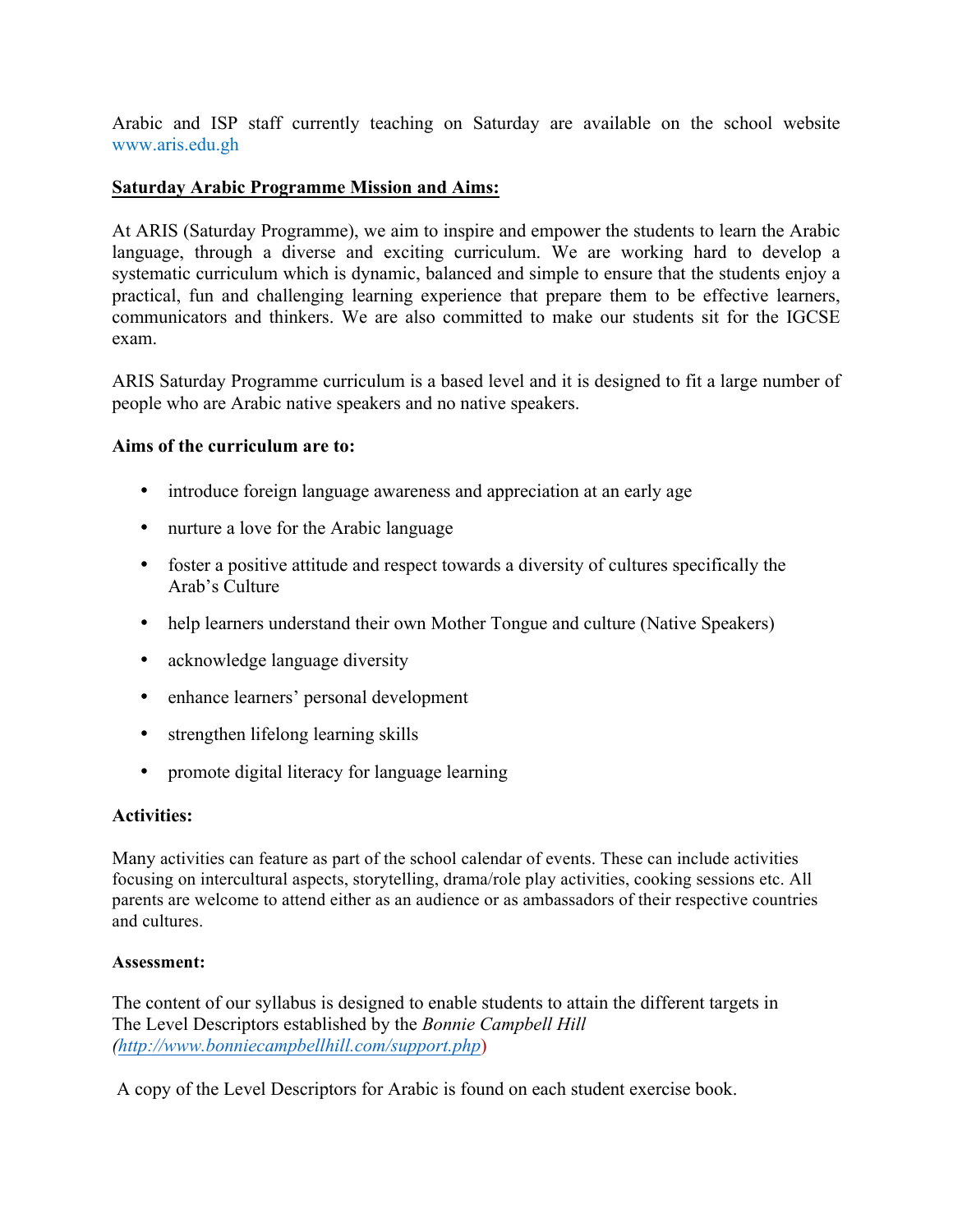Teachers of Arabic should make use of different assessment strategies to make sure that information is being recorded regarding the knowledge and understanding that are being acquired.

Assessment strategies should be according to the learning outcomes being addressed, be manageable in number and be encouraging of the learning process. We have two types of assessment; Formative and Summative.

Assessment is fundamental for students' learning advancement. With the evidence that is recorded or collected from the students' work, teachers of Arabic should be able to make balanced judgements when reporting about their students' performance. Since assessment is formative and summative.

*Listening, Speaking, Reading and Writing*: These skills should be carried out throughout the academic year. Teachers of Arabic are expected to keep records of students' marks and level obtained in their class registers.

- *Listening* (15%). Assessment activities for this skill may include dictations, listening comprehension texts, and songs with lyrics, television programmes, and educational videos.
- *Speaking* (15%). Assessment activities for this skill may include conversations in groups, role-plays, one to one, prepared oral presentations, interviews, culture or artwork presentations, displays and dramatic sketches in Arabic.
- *Reading* (20%) Assessment activities for this skill may include reading aloud or in silence stories, rhymed prose, poems and other informative or literary texts. Reading aloud should help the students to practice pronunciation and intonation and to answer questions orally on a given text.
- *Writing* (50%) Assessment activities for this skill may consist of any writing task such as essays, translations, written comprehension texts, letters, electronic messages, multimedia presentations, and grammar drills, editing and collecting information in Arabic from the internet or other sources.

# **Saturday Arabic Programme Mission and Aims:**

ARIS Saturday Programme also includes an Islamic Studies Programme. The Islamic Studies curriculum in ARIS focuses on personality and character development of children, paying close attention to the real needs and concerns of students, and preparation of students with the critical thinking and problem-solving skills needed to function successfully as Muslims in the global world.

On Saturday we are aiming to help shape the children's first and lasting ideas about themselves, their religion and their culture